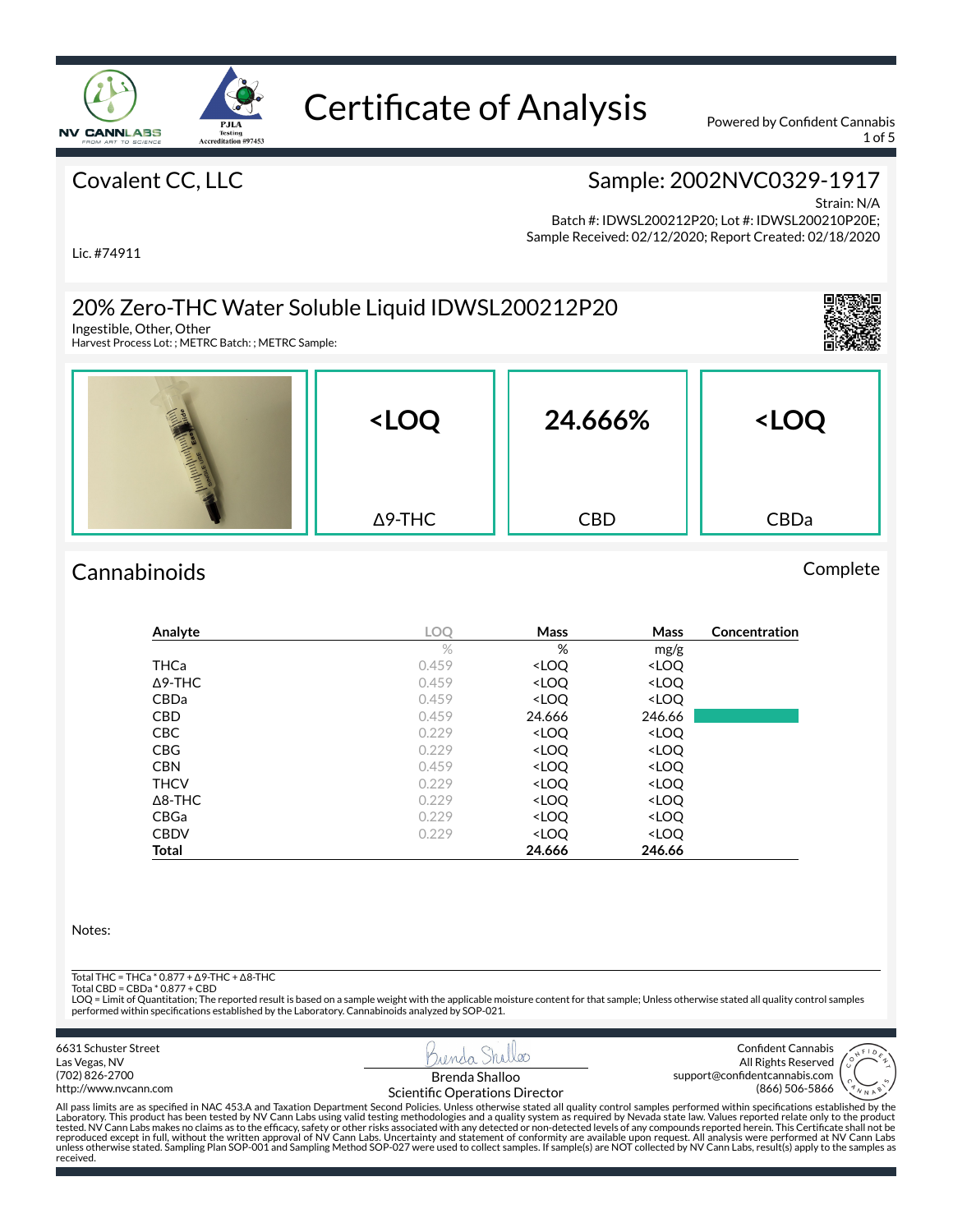

2 of 5

### Covalent CC, LLC

## Sample: 2002NVC0329-1917

Strain: N/A Batch #: IDWSL200212P20; Lot #: IDWSL200210P20E; Sample Received: 02/12/2020; Report Created: 02/18/2020

Lic. #74911

20% Zero-THC Water Soluble Liquid IDWSL200212P20

Ingestible, Other, Other

Harvest Process Lot: ; METRC Batch: ; METRC Sample:

## Microbials Pass

| Analyte                              | Limit  | Units           | <b>Status</b> |
|--------------------------------------|--------|-----------------|---------------|
|                                      | CFU/g  | CFU/g           |               |
| Aerobic Bacteria                     | 100000 | ~120            | Pass          |
| Aspergillus flavus                   |        | N <sub>R</sub>  | NT            |
| Aspergillus fumigatus                |        | N <sub>R</sub>  | NT            |
| Aspergillus niger                    |        | N <sub>R</sub>  | NT            |
| Aspergillus terreus                  |        | N <sub>R</sub>  | NT            |
| Bile-Tolerant Gram-Negative Bacteria | 1000   | ~520            | Pass          |
| Coliforms                            | 1000   | NR.             | NT            |
| E. Coli                              |        | Negative        | Pass          |
| Salmonella                           |        | <b>Negative</b> | Pass          |
| Yeast & Mold                         | 10000  | <b>NR</b>       | NT            |

TNTC = Too Numerous to Count; Unless otherwise stated all quality control samples performed within specifications established by the Laboratory. Analyzed<br>according to SOP-030 (Aerobic Bactera), SOP-031 (Yeast and Mold), SO (Salmonella).

6631 Schuster Street Las Vegas, NV (702) 826-2700 http://www.nvcann.com



Confident Cannabis All Rights Reserved support@confidentcannabis.com (866) 506-5866



Scientific Operations Director

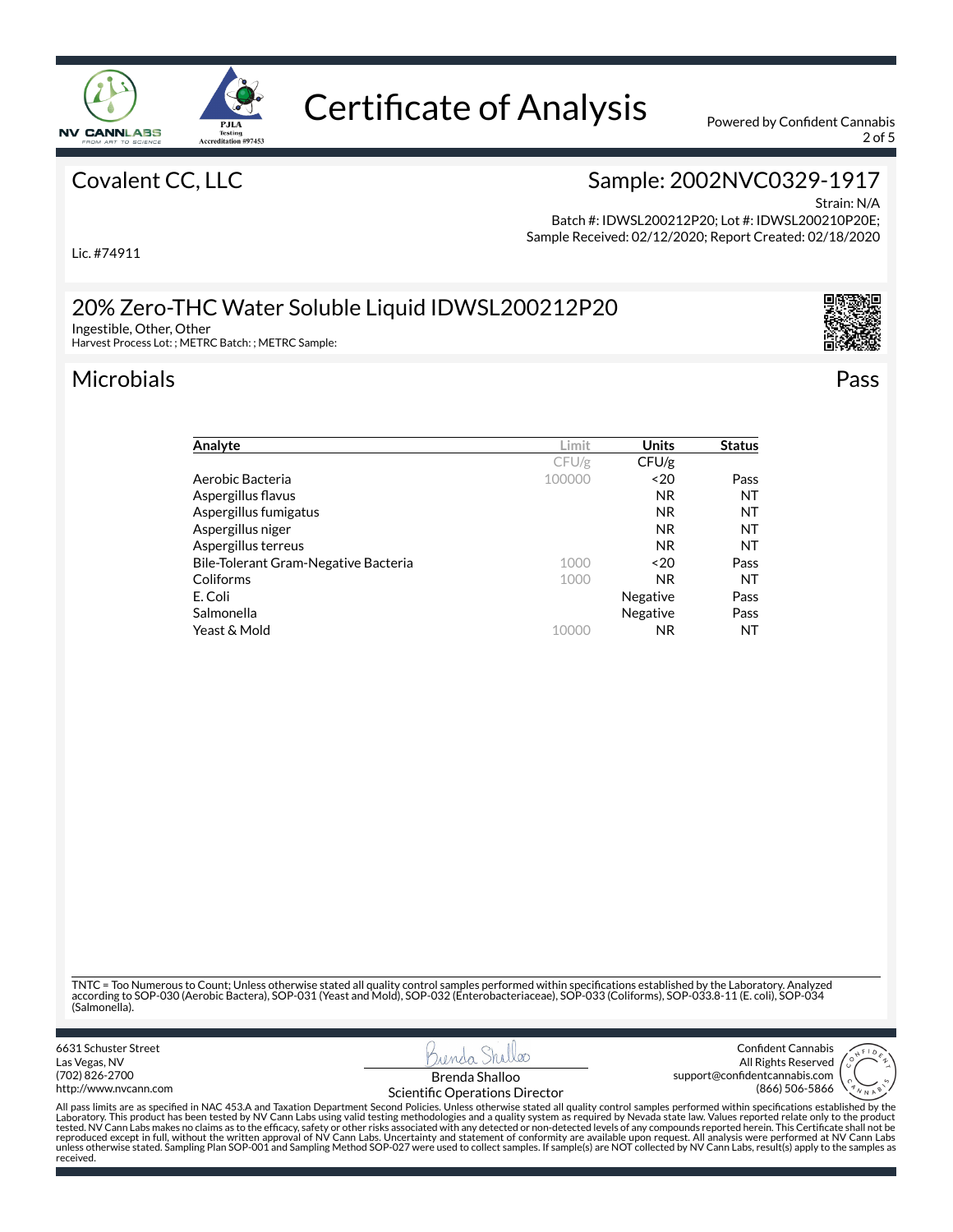

3 of 5

#### Covalent CC, LLC

## Sample: 2002NVC0329-1917

Strain: N/A Batch #: IDWSL200212P20; Lot #: IDWSL200210P20E; Sample Received: 02/12/2020; Report Created: 02/18/2020

Lic. #74911

20% Zero-THC Water Soluble Liquid IDWSL200212P20

Ingestible, Other, Other

Harvest Process Lot: ; METRC Batch: ; METRC Sample:

### Heavy Metals Pass

| Analyte | Mass       | .OC     | imit     | <b>Status</b> |
|---------|------------|---------|----------|---------------|
|         | <b>PPR</b> | PPR     | PPR      |               |
| Arsenic | <105.843   | 105.843 | 2000.000 | Pass          |
| Cadmium | <105.843   | 105.843 | 820.000  | Pass          |
| Lead    | <105.843   | 105.843 | 1200.000 | Pass          |
| Mercury | <105.843   | 105.843 | 400.000  | Pass          |

LOQ = Limit of Quantitation; The reported result is based on a sample weight with the applicable moisture content for that sample; Unless otherwise stated all quality control samples performed within specifications established by the Laboratory. Metals analyzed by SOP-023.

6631 Schuster Street Las Vegas, NV (702) 826-2700 http://www.nvcann.com



Confident Cannabis All Rights Reserved support@confidentcannabis.com (866) 506-5866



All pass limits are as specified in NAC 453.A and Taxation Department Second Policies. Unless otherwise stated all quality control samples performed within specifications established by the<br>Laboratory. This product has bee tested. NV Cann Labs makes no claims as to the efficacy, safety or other risks associated with any detected or non-detected levels of any compounds reported herein. This Certificate shall not be<br>reproduced except in full, received.

Scientific Operations Director

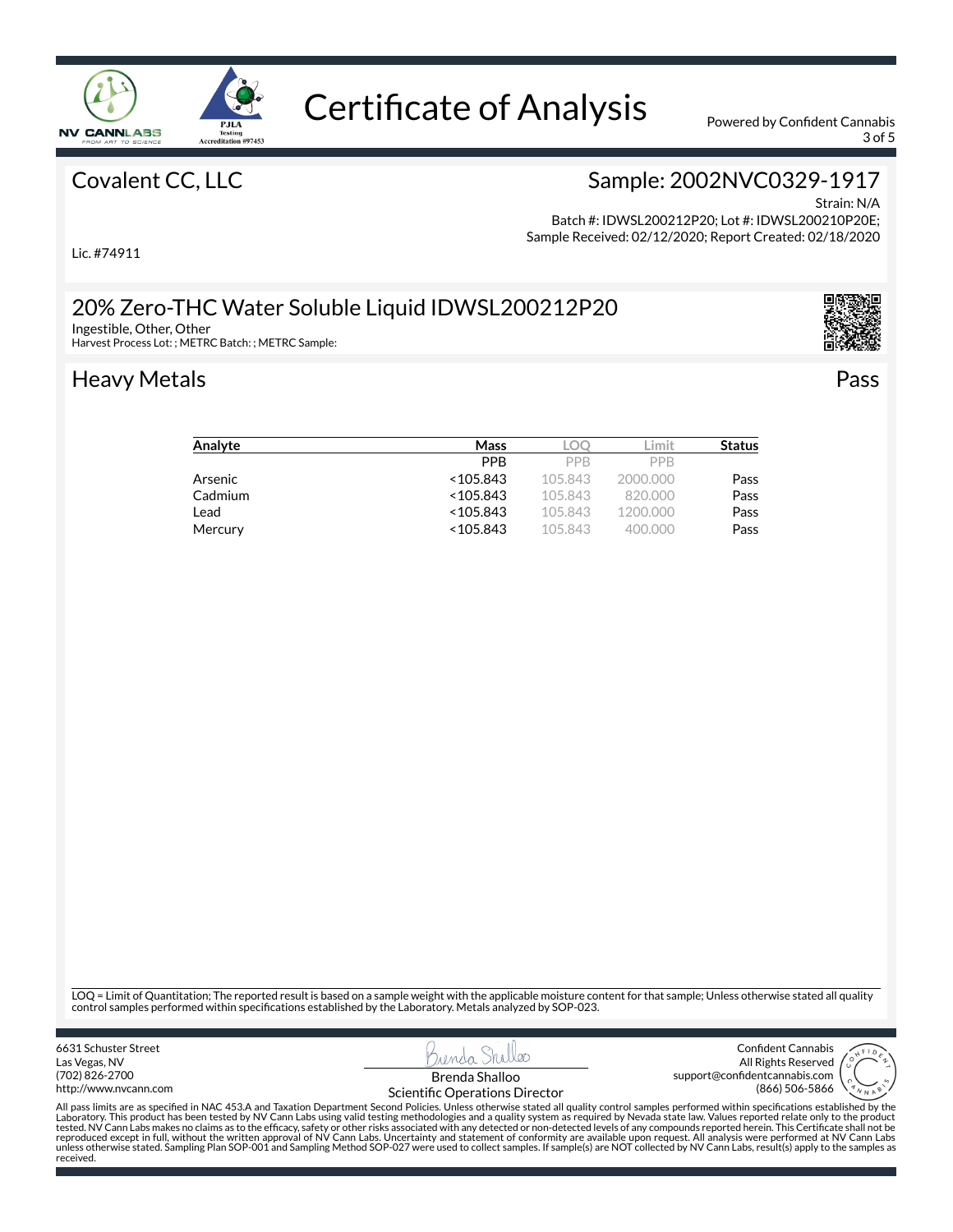

4 of 5

### Covalent CC, LLC

## Sample: 2002NVC0329-1917

Strain: N/A Batch #: IDWSL200212P20; Lot #: IDWSL200210P20E; Sample Received: 02/12/2020; Report Created: 02/18/2020

Lic. #74911

20% Zero-THC Water Soluble Liquid IDWSL200212P20

Ingestible, Other, Other

Harvest Process Lot: ; METRC Batch: ; METRC Sample:

#### Mycotoxins Pass

| Analyte      | LOC  | .imit | Units      | <b>Status</b> |
|--------------|------|-------|------------|---------------|
|              | PPR  | PPR   | <b>PPB</b> |               |
| Aflatoxins   | 4.OC | 20 OC | 4.00       | Pass          |
| Ochratoxin A | 2 OC | 20 OC | <2.00      | Pass          |

LOQ = Limit of Quantitation; The reported result is based on a sample weight with the applicable moisture content for that sample; Unless otherwise stated all quality control samples performed within specifications established by the Laboratory. Mycotoxins analyzed by SOP-024.

6631 Schuster Street Las Vegas, NV (702) 826-2700 http://www.nvcann.com



Scientific Operations Director

Confident Cannabis All Rights Reserved support@confidentcannabis.com (866) 506-5866